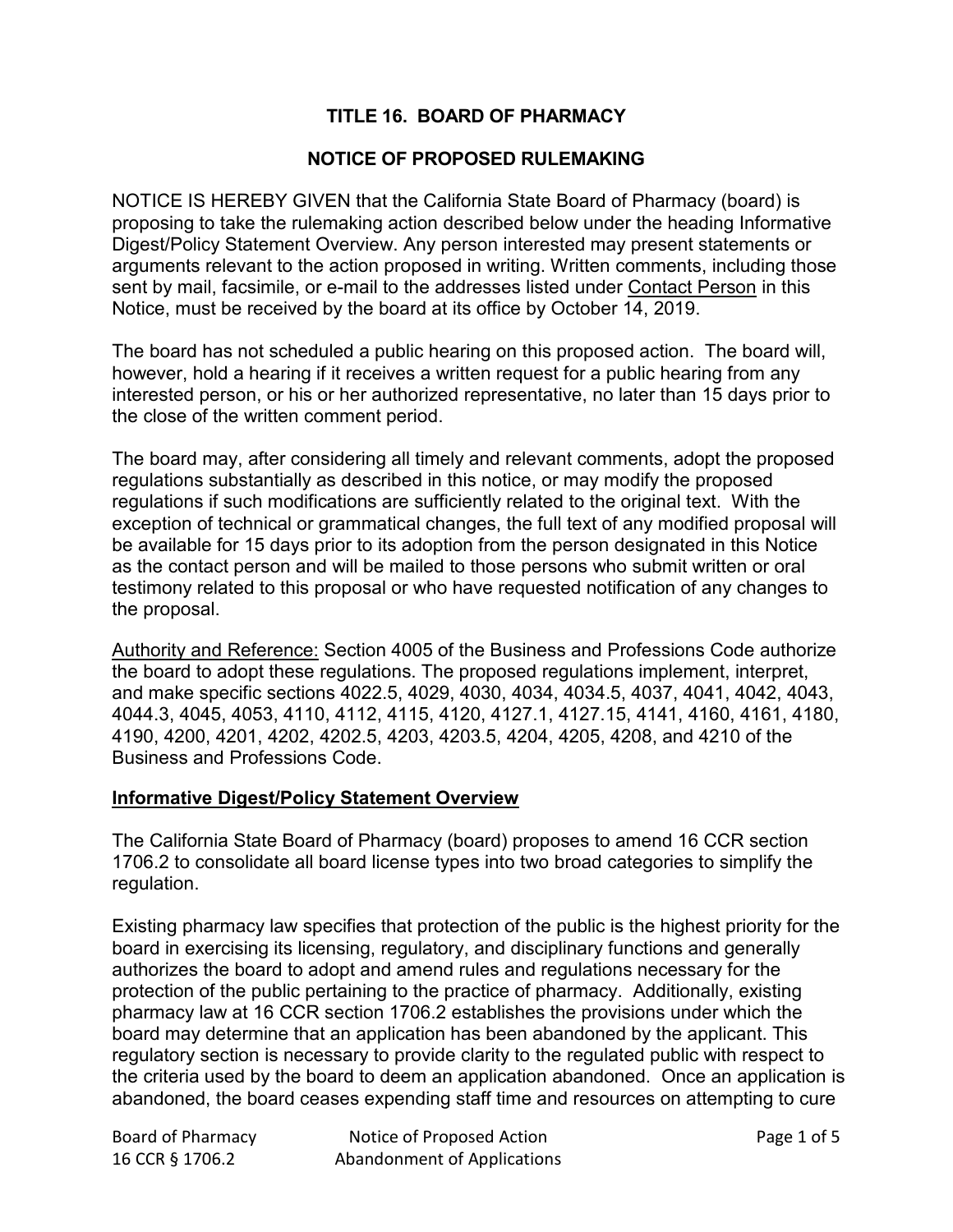deficiencies in an application.

As currently written, the regulation requires frequent amendments to incorporate each new licensing program as they are established. This is a time-intensive process and the board has not been able to update the regulation as frequently as necessary. Since 2014, the board's regulatory jurisdiction has increased in size. In 2018 alone, the board's licensing types grew from 25 to 39. This proposal will simplify the regulatory language and consolidate the license types into two categories: (1) a premises license and (2) an individual license, with an exception for pharmacist examination and licensure and pharmacy intern applicants, as these licensing programs have specialized requirements. Consolidating the licensing types to only two categories will provide clarity to the regulated public as it increases readability of the regulations. It will also improve the board's efficiency by not having to update the regulation via a regular rulemaking action each time a new license category is created, and by allowing the board to find applications abandoned for newly created license categories.

# **Anticipated Benefits of Proposal**

This regulatory proposal benefits California residents because the proposed regulation will simplify the regulatory language which will provide clarity to the regulated public. These regulations will ensure that the instances where an application will be deemed abandoned are clearly specified based on the license type (premises or individual). Additionally, this will help to ensure that applicants are responding timely to application deficiencies. Finally, this proposal will allow the board to deem an application abandoned in lieu of retaining the pending applications indefinitely.

Allowing the board to deem applications abandoned under certain conditions in lieu of continuing to contact applicants for deficiency items, allows the board to more easily focus its efforts on processing new applications, as well as spending more time working with applicants who are attempting to correct their deficiencies. The board will be able to answer questions and provide guidance to applicants seeking clarity with meeting the minimum qualifications for licensure.

# **Consistency and Compatibility with Existing State Regulations**

During the process of developing these regulations and amendments, the board has conducted a search of any similar regulations on this topic and has concluded that these regulations are neither inconsistent nor incompatible with existing state regulations.

# **Fiscal Impact Estimates**

Fiscal Impact on Public Agencies Including Costs/Savings to State Agencies or Costs/Savings in Federal Funding to the State: None

Nondiscretionary Costs/Savings to Local Agencies: None

Local Mandate: None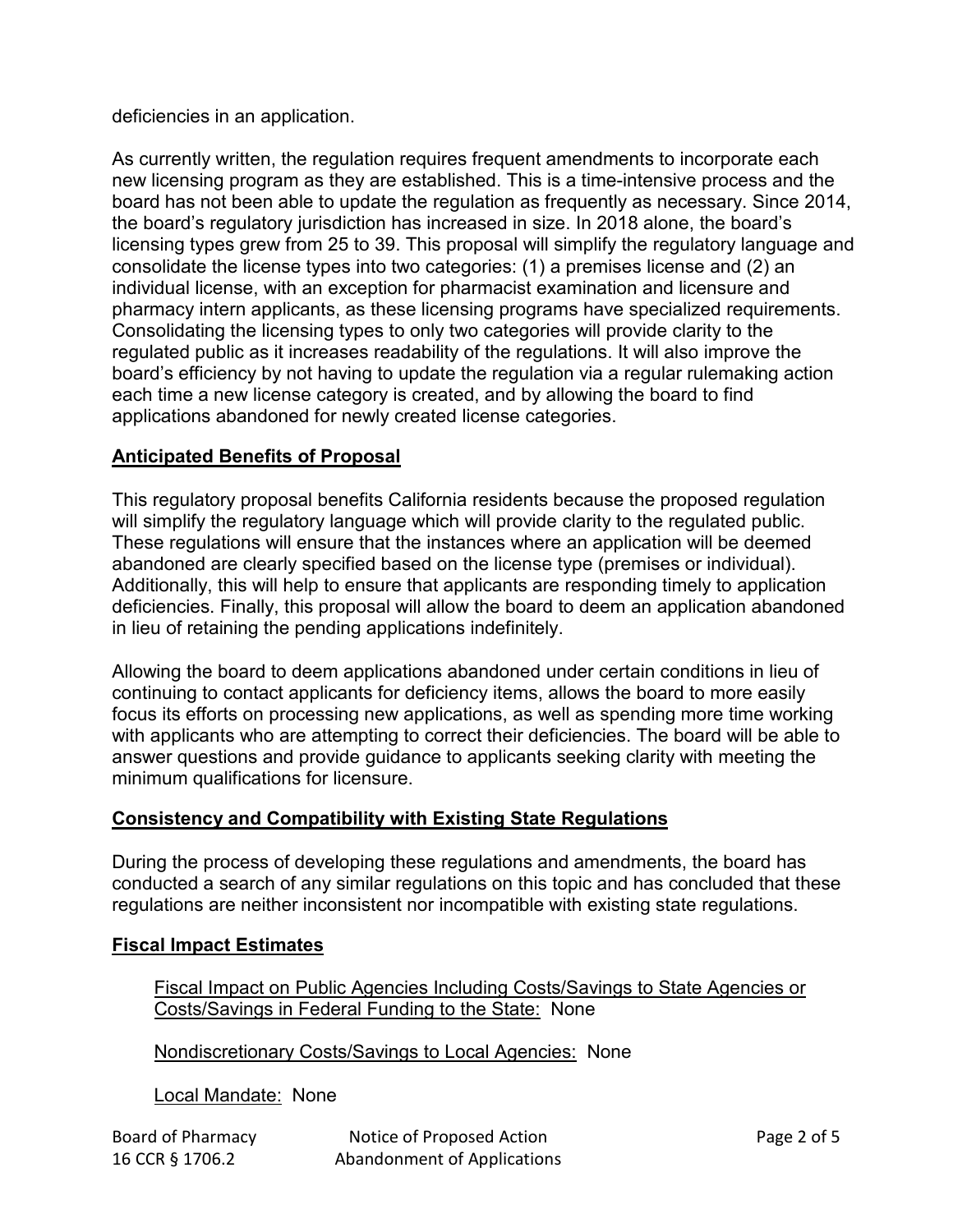## Cost to Any Local Agency or School District for Which Government Code Sections 17500 – 17630 Require Reimbursement: None

# Business Impact:

The board has made an initial determination that the proposed regulatory action would have no significant statewide adverse economic impact directly affecting businesses and/or employees including the ability of California businesses to compete with businesses in other states. This determination is based on the absence of testimony to that effect during the development of the proposed regulation, which occurred over a few months. Additionally, withdrawing an application under specific conditions will allow the board to be able to respond timely to inquiries and provide applicants with improved customer service.

## Cost Impact on Representative Private Person or Business:

If an individual or business decided to again pursue licensure after the application was deemed abandoned, the estimated costs to the individual or business would be a new application fee. The cost would vary from \$140 to \$2,380 depending on the type of license the individual or business is applying for as set by Business and Professions Code section 4400 and/or California Code of Regulations section 1749.

# Effect on Housing Costs: None

# **Effect on Small Business**:

While the board does not have nor does it maintain data to determine if any of its licensees (pharmacies) are a "small business" as defined in Government Code section 11342.610, the board has made an initial determination that the proposed regulatory action would not have a significant adverse economic impact directly affecting small businesses. This determination is based on the absence of testimony to that effect during the development of the proposed regulation, which occurred over a few months. Additionally, the proposed regulation will simplify the regulatory language, thereby providing clarity to the regulated public and ensuring that the instances where an application will be deemed abandoned are clearly specified based on the license type (premises or individual).

If a small business decided to again pursue licensure after the application was deemed abandoned, the estimated costs to the business would be a new application fee as set by Business and Professions Code section 4400 and/or California Code of Regulations section 1749.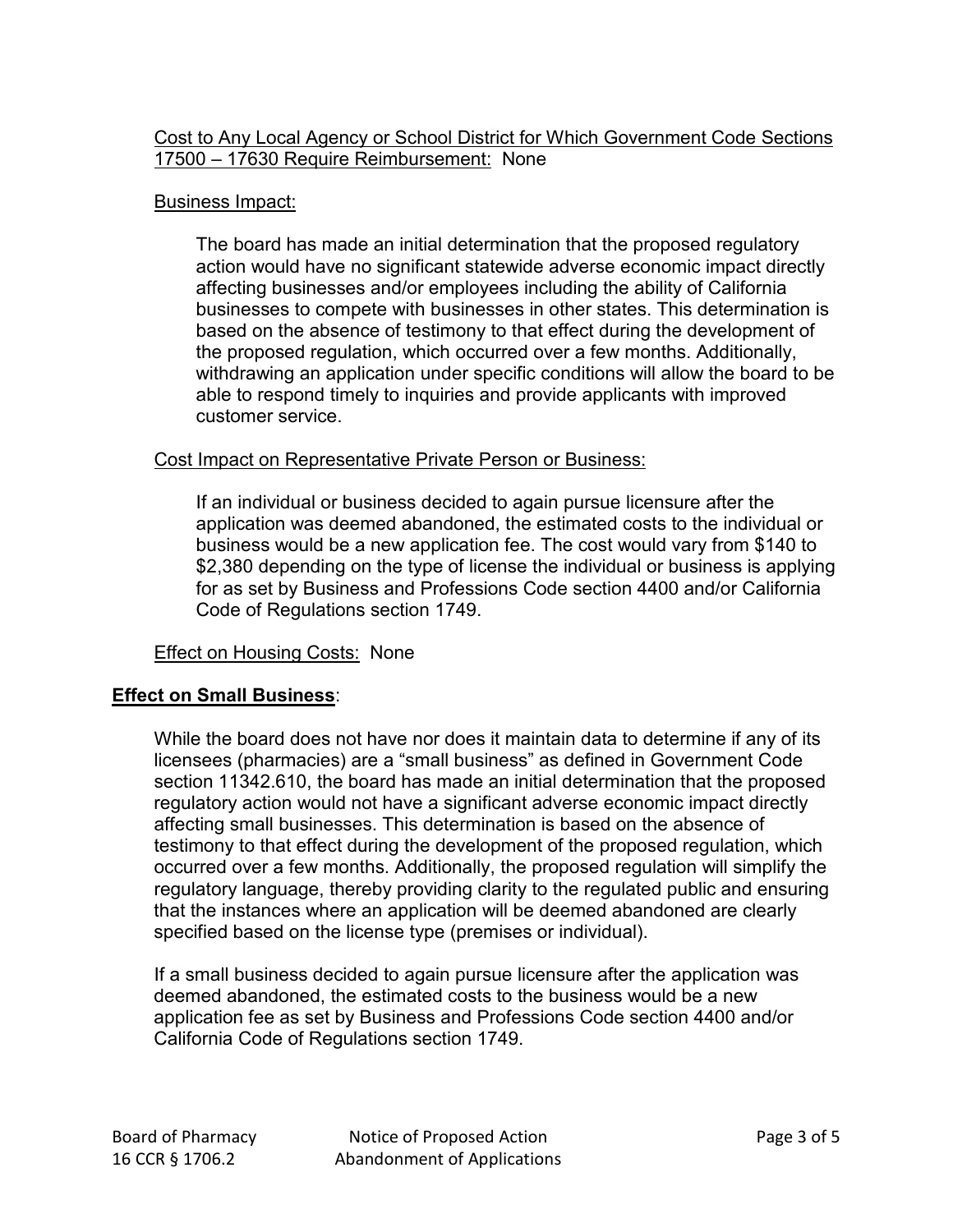# **Results of Economic Impact Assessment/Analysis**:

The board concludes that this regulatory proposal will have the following effects:

- (1) It is unlikely that the proposal will create or eliminate any jobs within California;
- (2) It is unlikely that the proposal will create new, or eliminate existing, businesses in California; and
- (3) It is unlikely that the proposal will expand businesses currently doing businesses within the state.

The board determined that by deeming an application abandoned under certain conditions in lieu of continuing to contact applicants for deficiency items, the board will be able to focus on processing new applications, as well as working with applicants who are attempting to correct their deficiencies. In these cases, the board will be better able to respond timely to inquiries and provide applicants with improved customer service. This streamline of application processing may result in applicants being able to resolve their application deficiencies earlier, which would allow the license to be issued sooner. While this will allow the business to open earlier or the individual to begin working earlier, the regulatory proposal does not actually create the business or the job.

#### Benefits of Regulation:

This regulatory proposal benefits the health and welfare of California residents because by deeming an application abandoned under certain conditions in lieu of continuing to contact applicants for deficiency items, the board will be able to focus on processing new applications, as well as working with applicants who are attempting to correct their deficiencies. This streamline of application processing may result in applicants being able to resolve their application deficiencies earlier, which would allow the license to be issued sooner. If a business is able to open sooner, it benefits the health and welfare of California residents by providing earlier access to pharmacy related care. This regulatory proposal does not affect worker safety or the state's environment.

#### **Consideration of Alternatives**

The board must determine that no reasonable alternative it considered to the regulation or that has otherwise been identified and brought to its attention would either be more effective in carrying out the purpose for which the action is proposed, would be as effective and less burdensome to affected private persons than the proposal described in this Notice, or would be more cost effective to affected private persons and equally effective in implementing the statutory policy or other provision of law.

Any interested person may present statements or arguments in writing relevant to the above determinations during the written comment period at the address listed for the Contact Person.

| Board of Pharmacy |
|-------------------|
| 16 CCR § 1706.2   |

Notice of Proposed Action Notice of Proposed Action Abandonment of Applications